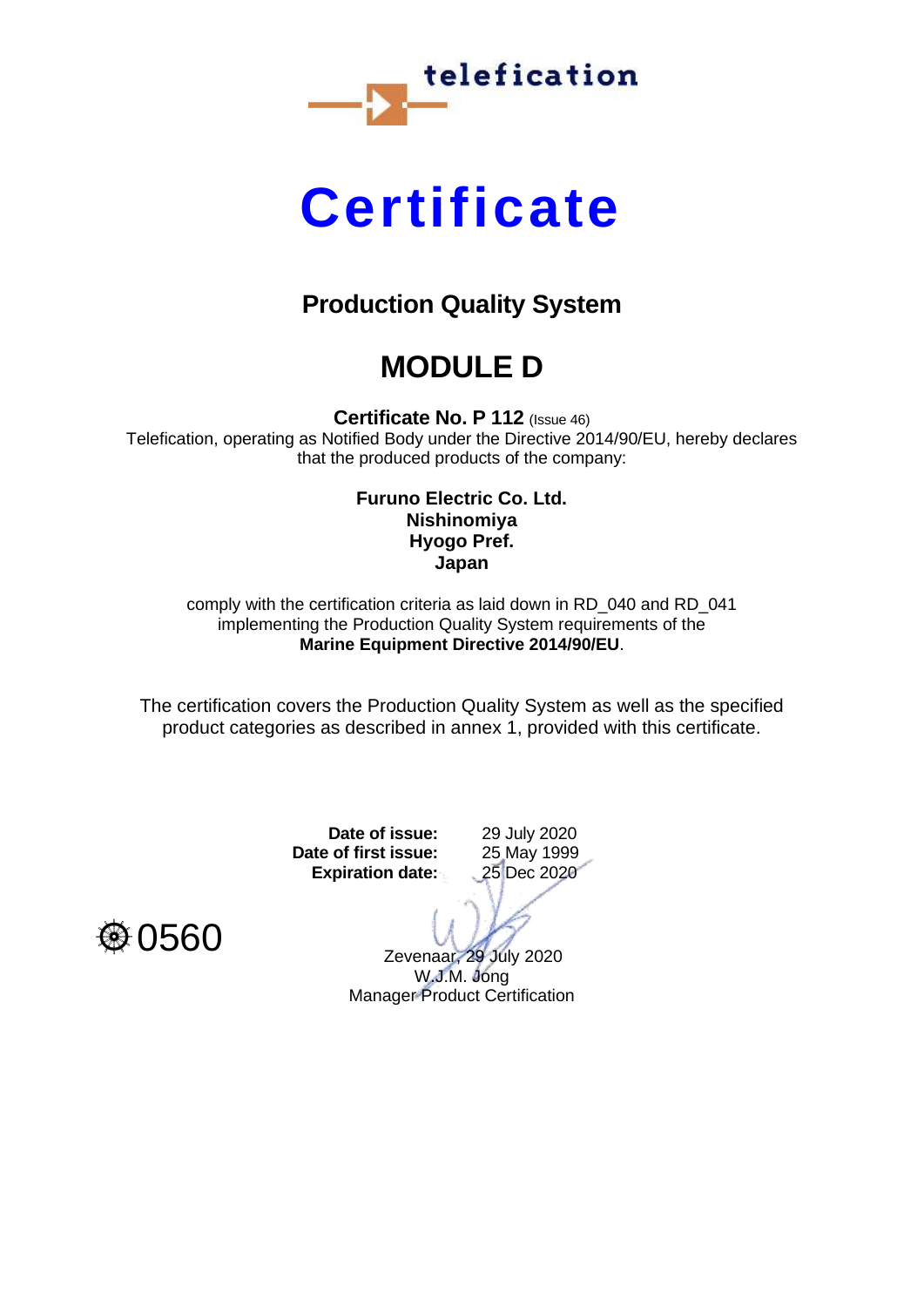

|                                  | Page 1 of 4                                                                                                                                                          |                                                      |               |                |                 |  |
|----------------------------------|----------------------------------------------------------------------------------------------------------------------------------------------------------------------|------------------------------------------------------|---------------|----------------|-----------------|--|
| <b>Item</b>                      |                                                                                                                                                                      | Module B certificate data                            |               |                |                 |  |
|                                  |                                                                                                                                                                      | <b>Registration No.</b>                              |               | Date of expiry | <b>Notified</b> |  |
|                                  |                                                                                                                                                                      | <b>USCG approval No.</b>                             | Date of issue |                | <b>Body</b>     |  |
| <b>MED/5.3</b>                   | NAVTEX receiver NX-700 *                                                                                                                                             | 202120004/AA/00                                      | April 7, 2020 | Apr 7, 2025    | 0560            |  |
| MED/5.15                         | MED/5.14 500W GMDSS MF/HF SSB<br>Radiotelephone with<br>integrated Class-A DSC-<br>controller, NBDP terminal<br>and DSC-watch keeping<br>receiver FS-5075 *          | 162120005/AA/05                                      | Jun 25, 2020  | Jun 13, 2021   | 0560            |  |
|                                  | MED/5.14 250W GMDSS MF/HF SSB<br>MED/5.15 Radiotelephone with<br>integrated Class-A DSC-<br>controller, NBDP terminal<br>and DSC-watch keeping<br>receiver FS-2575 * | 162120004/AA/05                                      | Jun 29, 2020  | Jun 09, 2021   | 0560            |  |
| <b>MED/5.4</b>                   | MED/5.13 Inmarsat-C satellite earth<br>station Felcom 18 *                                                                                                           | 172120124/AA/05                                      | Jun 25, 2020  | May 09, 2022   | 0560            |  |
| <b>MED/5.1</b><br><b>MED/5.2</b> | <b>VHF radiotelephone with</b><br>integrated DSC & ch70<br>watch keeping receiver<br>FM-8900S ∑                                                                      | 172120125/AA/03                                      | Feb 14, 2019  | May 09, 2022   | 0560            |  |
|                                  | MED/5.14 150W GMDSS MF/HF SSB<br>MED/5.15 Radiotelephone with<br>integrated Class-A DSC-<br>controller, NBDP terminal<br>and DSC-watchkeeping<br>receiver FS-1575 *  | 172120123/AA/03                                      | Jun 25, 2020  | May 09, 2022   | 0560            |  |
|                                  | MED/4.14 GPS Equipment                                                                                                                                               |                                                      |               |                |                 |  |
|                                  | GP-170 *                                                                                                                                                             | MEDB000039D<br>165.130/EC0575/<br>MEDB000039D/EC0560 | Jul 02, 2020  | May 07, 2025   | 0575            |  |
|                                  |                                                                                                                                                                      | MEDB00001BW<br>165.130/EC0575/<br>MEDB00001BW/EC0560 | Mar 01, 2017  | Feb 28, 2022   | 0575            |  |
|                                  | SC-130 ∆                                                                                                                                                             | MEDB00001BW<br>165.130/EC0575/<br>MEDB00001BW/EC0560 | Mar 01, 2017  | Feb 28, 2022   | 0575            |  |
| <b>MED/4.50</b>                  | DGPS Equipment GP-170*                                                                                                                                               | MEDB000039D<br>165.132/EC0575/<br>MEDB000039D/EC0560 | Jul 02, 2020  | May 07, 2025   | 0575            |  |
| <b>MED/4.32</b>                  | AIS Equipment FA-170 $\Sigma$                                                                                                                                        | MEDB00000EV<br>165.155/EC0575/<br>MEDB00000EV/EC0560 | Apr 23, 2019  | Jan 17, 2021   | 0575            |  |
|                                  | MED/4.47 Simplified Voyage Data<br>Recorder (S-VDR)<br>VR-3000S △                                                                                                    | 4581/001/4472740/15                                  | Apr 29, 2015  | Apr 28, 2020   | 0735            |  |
| <b>MED/4.47</b>                  |                                                                                                                                                                      | MEDB00001MR                                          |               |                |                 |  |
|                                  | <b>Simplified Voyage Data</b><br>Recorder (S-VDR)<br>VR-7000S Σ                                                                                                      | 165.151/EC0575/MEDB00001<br><b>MR/EC0560</b>         | Aug 27, 2019  | Jun 6, 2024    | 0575            |  |

⌂ including amending Directive (EU) 2015/559

≠ including implementing regulation (EU) 2017/306

∑ including implementing regulation (EU) 2018/773

\* including implementing regulation (EU) 2019/1397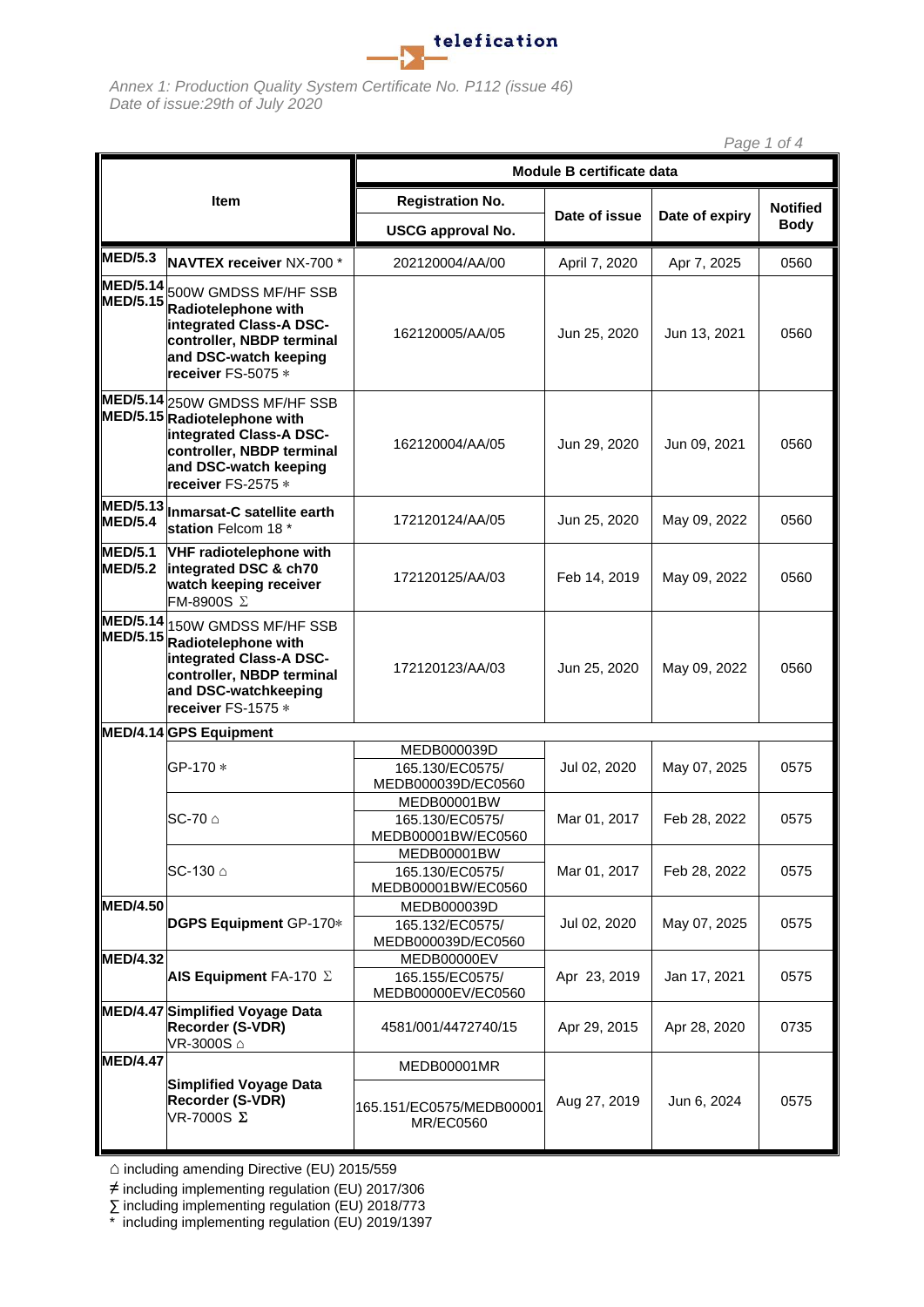

|--|--|--|--|--|

| Item           |                                                                                                                         | Module B certificate data                        |                              |                                                                                             |                 |  |
|----------------|-------------------------------------------------------------------------------------------------------------------------|--------------------------------------------------|------------------------------|---------------------------------------------------------------------------------------------|-----------------|--|
|                |                                                                                                                         | <b>Registration No.</b>                          | Date of issue Date of expiry |                                                                                             | <b>Notified</b> |  |
|                |                                                                                                                         | <b>USCG Approval No.</b>                         |                              |                                                                                             | body            |  |
| <b>MED/4.6</b> | <b>Echo-sounding equipment</b>                                                                                          |                                                  |                              |                                                                                             |                 |  |
|                |                                                                                                                         | MEDB000039F                                      |                              |                                                                                             |                 |  |
|                | FE-800 Σ                                                                                                                | 165.107/EC0575/MEDB000039F/EC0560                | Nov 16, 2018                 | Nov 15, 2023                                                                                | 0575            |  |
| <b>MED/4.7</b> |                                                                                                                         | Speed and distance measuring equipment (SDME)    |                              |                                                                                             |                 |  |
|                | GS-100 ∑                                                                                                                | MEDB000039C                                      |                              |                                                                                             |                 |  |
|                |                                                                                                                         | 165.105/EC0575/MEDB000039C/EC0560                | Sep 20, 2018                 | Sep 19, 2023                                                                                | 0575            |  |
|                |                                                                                                                         | <b>MEDB000008R</b>                               |                              |                                                                                             |                 |  |
|                | $DS-60$ $\Sigma$                                                                                                        | 165.105/EC0575/MEDB000008R/EC0560                | Jun 31, 2019                 |                                                                                             | 0575            |  |
|                |                                                                                                                         | MEDB00000HG                                      |                              |                                                                                             |                 |  |
|                | DS-80 $\Sigma$                                                                                                          | 165.105/EC0575/MEDB00000HG/EC0560                | June 15, 2019                |                                                                                             | 0575            |  |
|                | DS-85 <sup>*</sup>                                                                                                      | MEDB000052F                                      | Feb03, 2020                  |                                                                                             | 0575            |  |
|                |                                                                                                                         | 165.105/EC0575/MEDB000052F/EC0560                |                              | Jun 30, 2024<br>Jun 14, 2024<br>Feb 02,2025<br>Feb 28, 2022<br>Feb 28, 2022<br>May 07, 2025 |                 |  |
| <b>MED/4.9</b> | Rate-of-turn indicator (ROTI)                                                                                           |                                                  |                              |                                                                                             |                 |  |
|                |                                                                                                                         | MEDB00001BX                                      | Mar 01, 2017                 |                                                                                             | 0575            |  |
|                |                                                                                                                         | 165.106/EC0575/MEDB00001BX/EC0560                |                              |                                                                                             |                 |  |
|                | SC-130 ∆                                                                                                                | MEDB00001BX<br>165.106/EC0575/MEDB00001BX/EC0560 | Mar 01, 2017                 |                                                                                             | 0575            |  |
|                | MED/4.15GLONASS equipment                                                                                               |                                                  |                              |                                                                                             |                 |  |
|                | GP-170 *                                                                                                                | MEDB000068K                                      |                              |                                                                                             | 0575            |  |
|                |                                                                                                                         | 165.131/EC0575/MEDB000068K/EC0560                | Jul 02, 2020                 |                                                                                             |                 |  |
|                | MED/4.29 Voyage data recorder (VDR)                                                                                     |                                                  |                              |                                                                                             |                 |  |
|                | VR-7000 ∑                                                                                                               | MEDB000039E                                      | Jun 14, 2019                 | Jun 11, 2024                                                                                | 0575            |  |
|                |                                                                                                                         | 165.150/EC0575/ MEDB000039E/EC0560               |                              |                                                                                             |                 |  |
|                | MED/4.30 Electronic chart display and information system (ECDIS) with backup,<br>and raster chart display system (RCDS) |                                                  |                              |                                                                                             |                 |  |
|                |                                                                                                                         |                                                  |                              |                                                                                             |                 |  |
|                | FMD-3100 ∑                                                                                                              | MEDB00001MN                                      | Aug 20, 2019<br>Aug 19, 2024 |                                                                                             | 0575            |  |
|                |                                                                                                                         | 165.123/EC0575/MEDB00001MN/EC0560                |                              |                                                                                             |                 |  |
|                |                                                                                                                         | 165.124/EC0575/MEDB00001MN/EC0560                |                              |                                                                                             |                 |  |
|                | FMD-3200/3200-                                                                                                          | MEDB00001AV                                      | Aug 21, 2019                 | Jun 19, 2024                                                                                | 0575            |  |
|                | BB/FMD-3300 Σ                                                                                                           | 165.123/EC0575/MEDB00001AV/EC0560                |                              |                                                                                             |                 |  |
|                |                                                                                                                         | 165.124/EC0575/MEDB00001AV/EC0560                |                              |                                                                                             |                 |  |
|                |                                                                                                                         | MEDB00001BE<br>165.124/EC0575/                   | Oct 21, 2019                 | Aug 29, 2021                                                                                | 0575            |  |
|                | FAR-3xx0 *                                                                                                              | MEDB00001BE/EC0560                               |                              |                                                                                             |                 |  |
|                |                                                                                                                         | MEDB00001BM                                      |                              |                                                                                             |                 |  |
|                | FCR-2xx9 *                                                                                                              | 165.124/EC0575/                                  | Oct 21, 2019                 | Aug 29, 2021                                                                                | 0575            |  |
|                |                                                                                                                         | MEDB00001BM/EC0560                               |                              |                                                                                             |                 |  |

⌂ including amending Directive (EU) 2015/559

- ≠ including implementing regulation (EU) 2017/306
- ∑ including implementing regulation (EU) 2018/773
- \* including implementing regulation (EU) 2019/1397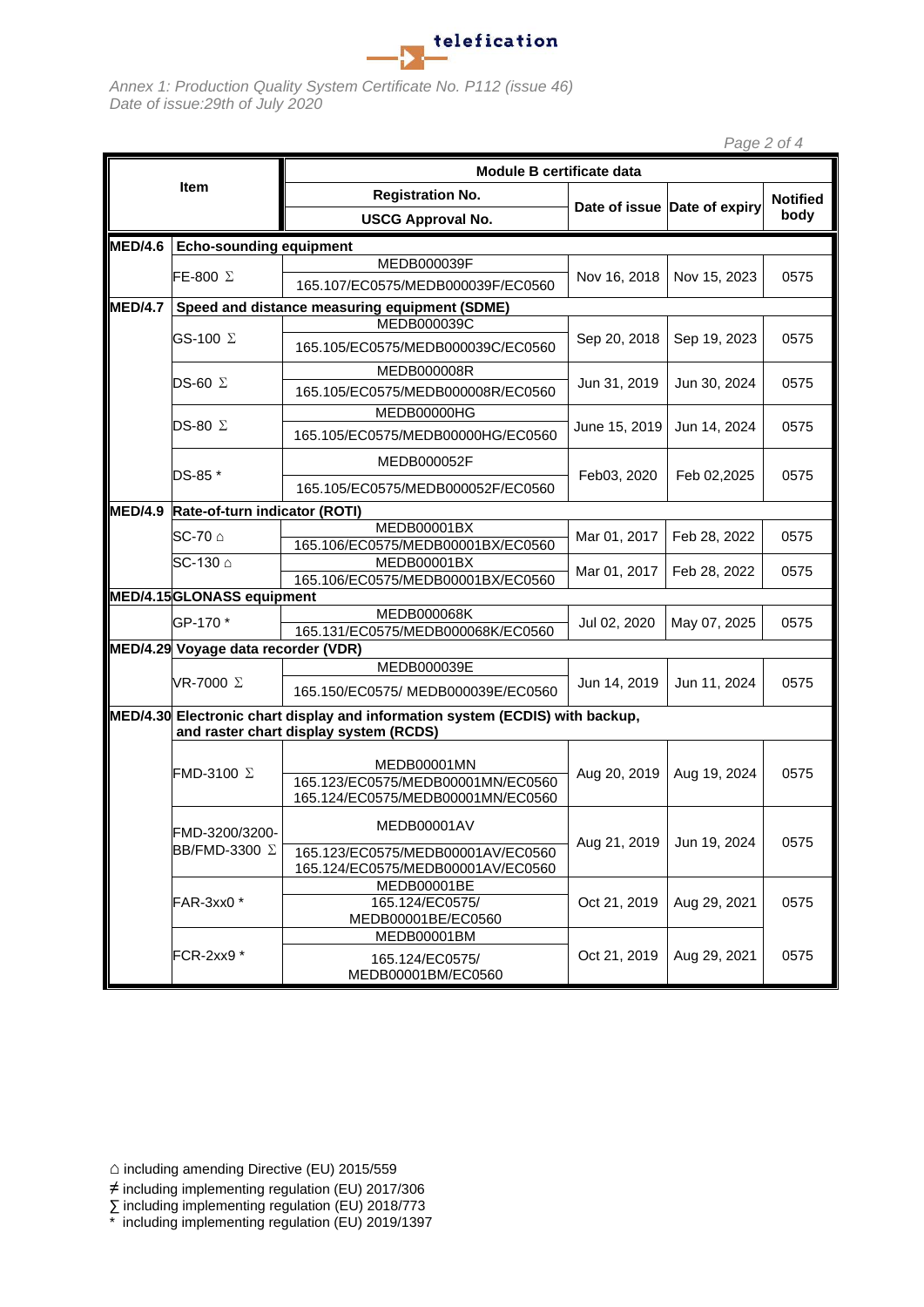

|                           |                              |                                                                                        |                                 |                 | Page 3 of 4 |
|---------------------------|------------------------------|----------------------------------------------------------------------------------------|---------------------------------|-----------------|-------------|
| Module B certificate data |                              |                                                                                        |                                 |                 |             |
| Item                      |                              | <b>Registration number</b>                                                             | Date of issue<br>Date of expiry | <b>Notified</b> |             |
|                           |                              | <b>USCG Approval No.</b>                                                               |                                 |                 | body        |
| <b>MED/4.33</b>           | <b>Track control system</b>  |                                                                                        |                                 |                 |             |
|                           |                              | (working at ship's speed from minimum manoeuvring speed up to 30 knots)<br>MEDB000045U |                                 |                 |             |
|                           | TC-3001 TKC $\Sigma$         | 165.112/EC0575/                                                                        | Oct 24, 2018                    | Oct 23, 2023    | 0575        |
|                           |                              | MEDB000045U/EC0560                                                                     |                                 |                 |             |
|                           |                              | MEDB00000AJ                                                                            |                                 |                 |             |
|                           | TC-3001 EMRI *               | 165.112/EC0575/                                                                        | Jan 10, 2020                    | Feb 01, 2021    | 0575        |
|                           |                              | MEDB00000AJ/EC0560                                                                     |                                 |                 |             |
|                           |                              | MEDB00000S4                                                                            |                                 |                 |             |
|                           | TC-3001 YDK *                | 165.112/EC0575/                                                                        | Jan 10, 2020                    | Aug 29, 2021    | 0575        |
|                           |                              | MEDB00000S4/EC0560                                                                     |                                 |                 |             |
|                           |                              | MEDB00003HC                                                                            |                                 |                 |             |
|                           | TC-3001 R-A *                | 165.112/EC0575/                                                                        | Feb 06, 2020                    | Aug 29, 2021    | 0575        |
|                           |                              | MEDB00003HC/EC0560                                                                     |                                 |                 |             |
| <b>MED/4.34</b>           | Radar equipment CAT 1        |                                                                                        |                                 |                 |             |
|                           |                              | MEDB00001BE<br>165.115/EC0575/                                                         |                                 |                 | 0575        |
|                           | FAR-3xx0 *                   | MEDB00001BE/EC0560                                                                     | Jan 29, 2020                    | Aug 29, 2021    |             |
|                           |                              | MEDB00001BM                                                                            |                                 |                 |             |
|                           | FCR-2xx9 *                   | 165.115/EC0575/                                                                        | Oct 21, 2019                    | Aug 29, 2021    | 0575        |
|                           |                              | MEDB00001BM/EC0560                                                                     |                                 |                 |             |
|                           |                              | 4581/001/4342778/15                                                                    |                                 |                 | 0735        |
|                           | FAR-2xx7 $\triangle$         | 165.115/EC0735/                                                                        | Dec 14, 2015                    | Dec 13, 2020    |             |
|                           |                              | 4342778/EC0560                                                                         |                                 |                 |             |
|                           |                              | MEDB00002AU                                                                            | Jan 29, 2020                    |                 | 0575        |
|                           | FAR-2xx8 *                   | 165.115/EC0575/                                                                        |                                 | Aug 29, 2021    |             |
|                           |                              | MEDB00002AU/EC0560                                                                     |                                 |                 |             |
| <b>MED/4.35</b>           | <b>Radar equipment CAT 2</b> |                                                                                        |                                 |                 |             |
|                           |                              | MEDB00001BE                                                                            |                                 |                 |             |
|                           | FAR-3xx0 *                   | 165.116/EC0575/                                                                        | Jan 29, 2020                    | Aug 29, 2021    | 0575        |
|                           |                              | MEDB00001BE/EC0560                                                                     |                                 |                 |             |
|                           | FCR-2xx9 *                   | MEDB00001BM<br>165.116/EC0575/                                                         | Oct 21, 2019                    | Aug 29, 2021    | 0575        |
|                           |                              | MEDB00001BM/EC0560                                                                     |                                 |                 |             |
|                           |                              | 4581/001/4342778/15                                                                    |                                 |                 |             |
|                           | FAR-2xx7 △                   | 165.116/EC0735/4342778/                                                                | Dec 14, 2015                    | Dec 13, 2020    | 0735        |
|                           |                              | EC0560                                                                                 |                                 |                 |             |
|                           |                              | <b>MEDB00002AU</b>                                                                     |                                 |                 |             |
|                           | FAR-2xx8 $*$                 | 165.116/EC0575/MEDB00002AU/                                                            | Jan 29, 2020                    | Aug 29, 2021    | 0575        |
|                           |                              | EC0560                                                                                 |                                 |                 |             |
|                           |                              | MEDB00000FC                                                                            |                                 |                 |             |
|                           | FAR-15x8 $\Sigma$            | 165.116/EC0575/                                                                        | Aug 28, 2018                    | Aug 17, 2021    | 0575        |
|                           |                              | MEDB00000FC/EC0560                                                                     |                                 |                 |             |
| <b>MED/4.36</b>           | <b>Radar equipment CAT 3</b> |                                                                                        |                                 |                 |             |
|                           |                              | 45812/001/4342778/15                                                                   | Dec 14, 2015                    | Dec 13, 2020    | 0735        |
|                           | FAR-2xx7 △                   | 165.117/EC0735/                                                                        |                                 |                 |             |
|                           |                              | 4342778/EC0560                                                                         |                                 |                 |             |
|                           |                              | MEDB00002AU                                                                            | Jan 29, 2020<br>Aug 29, 2021    |                 | 0575        |
|                           | FAR-2xx8 *                   | 165.117/EC0575/                                                                        |                                 |                 |             |
|                           |                              | MEDB00002AU/EC0560<br>MEDB00000FC                                                      |                                 |                 |             |
|                           | FAR-15x8 $\Sigma$            | 165.117/EC0575/                                                                        | Aug 28, 2018<br>Aug 17, 2021    |                 | 0575        |
|                           |                              | MEDB00000FC/EC0560                                                                     |                                 |                 |             |

⌂ including amending Directive (EU) 2015/559

≠ including implementing regulation (EU) 2017/306

∑ including implementing regulation (EU) 2018/773

\* including implementing regulation (EU) 2019/1397